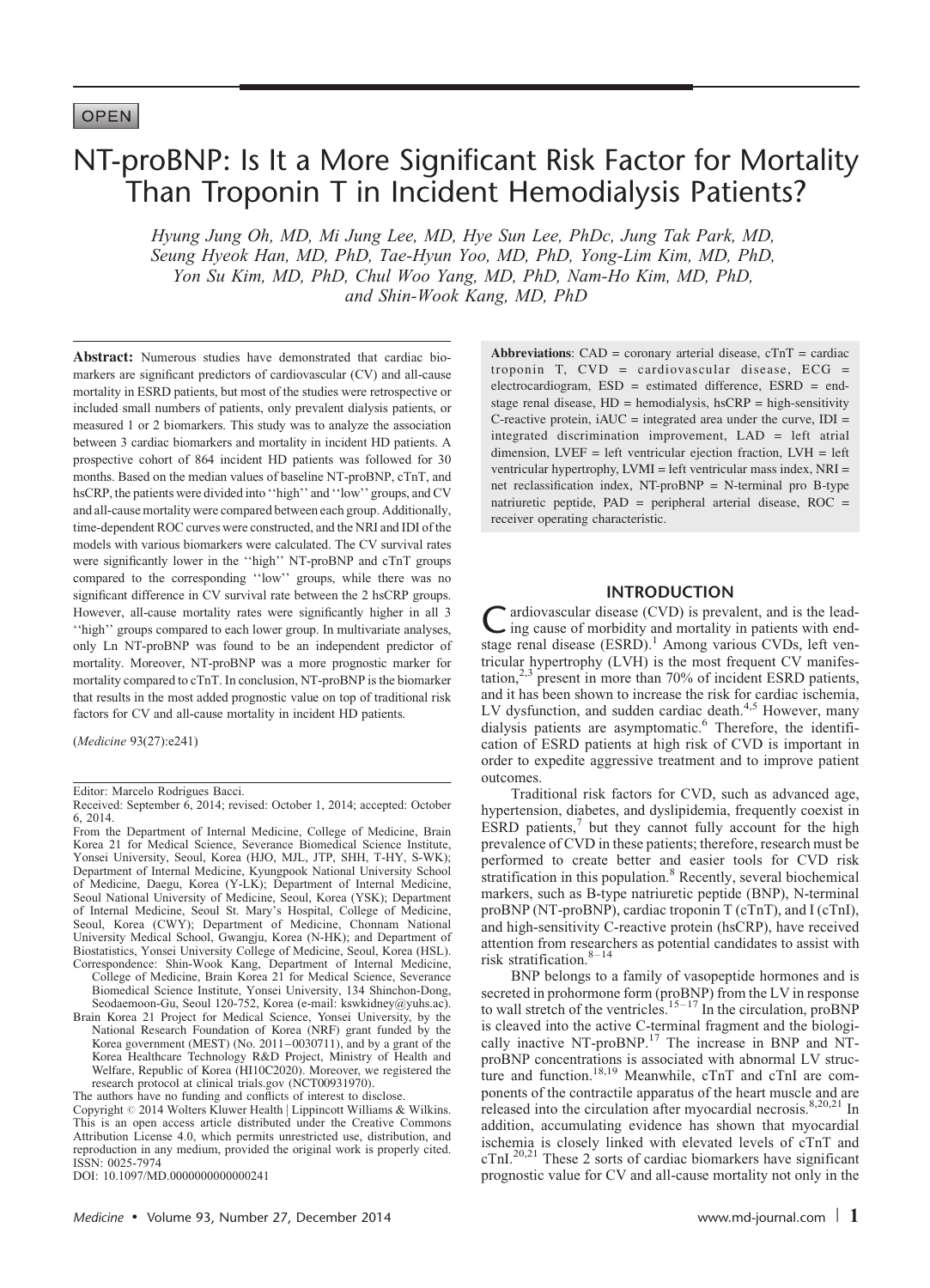general population but also in patients with specific diseases, including ESRD.<sup>[8,10,11,22,23](#page-9-0)</sup>

Uremia-related nontraditional risk factors, including inflammation and oxidative stress, have been implicated in the pathogenesis of CVD in dialysis patients.<sup>[24–27](#page-9-0)</sup> Accordingly, a number of previous studies investigated the association of hsCRP, which is thought to be a biomarker for inflammation, with the clinical outcomes in patients with ESRD and found that there was a correlation between hsCRP levels and mortality in these patients.<sup>[11,14,27,28](#page-9-0)</sup>

Even though numerous previous studies have revealed that cardiac and inflammatory biomarkers are significant predictors of CV and all-cause mortality in ESRD patients, the majority were retrospective or included small numbers of patients, only examined prevalent dialysis patients, studied ESRD patients with different ethnicities or dialysis modalities, or only measured 1 or 2 biomarkers.<sup>[9–11,23](#page-9-0)</sup> In the present study, therefore, we compared the prognostic power of NT-proBNP, cTnT, and hsCRP for CV and all-cause mortality in incident Korean hemodialysis (HD) patients from the Clinical Research Center for ESRD (CRC for ESRD) cohort. Moreover, the relationship between these biomarkers and echocardiographic parameters were elucidated.

# SUBJECTS AND METHODS

## Patients

All ESRD patients who started HD between August 1, 2009 and February 29, 2012 at 36 centers of the CRC for ESRD in Korea were initially recruited for this prospective observational multicenter study. We excluded patients who were younger than 18 years old, had histories of peritoneal dialysis or kidney transplantation before HD, had underlying active malignancy, or were expected to survive less than 3 months. Patients who died within 3 months after the commencement of HD were also excluded from the study. Finally, a total of 864 incident HD patients were included in the final analysis.

The study protocol was approved by the Institutional Review Boards of each participating center and all patients provided their written informed consent to participate in the study.

# Data Collection

Demographic and clinical data at the time of study entry, including age, gender, body mass index (BMI) calculated as weight/height,<sup>2</sup> primary renal disease, comorbidities, and medications, were recorded. Coronary arterial disease (CAD) was defined as a history of angioplasty, coronary artery bypass grafts, myocardial infarction, or angina, while peripheral arterial disease (PAD) was defined as a history of claudication, ischemic limb loss, and/or ulceration, or peripheral revascularization. The following laboratory data were measured from predialysis fasting blood samples taken on the day of the midweek dialysis session close to the time of discharge, when the patients were considered to be clinically stable and in a euvolemic state: hemoglobin (Hb), white blood cell (WBC) count, blood urea nitrogen, creatinine, calcium, phosphorus, intact parathyroid hormone (iPTH), albumin, total cholesterol, triglycerides, sodium, potassium, bicarbonate, serum iron, ferritin, NT-proBNP, cTnT, and hsCRP. Since measurement of cTnI was not standardized or available in some centers of the CRC for ESRD, cTnT was used as a marker for cardiac troponin.

NT-proBNP and cTnT concentrations were determined using the Elecsys proBNP electrochemiluminescence immunoassay (Roche Diagnostics, Indianapolis, IN) and a thirdgeneration electrochemiluminescence immunoassay (Elecsys Troponin T STAT Immunoassay, Roche Diagnostics), respectively, while hsCRP levels were measured by a latex-enhanced immunonephelometric method using a BNII analyzer (Dade Behring, Newark, DE).

# Echocardiography and Electrocardiogram

Echocardiography was performed on a non-dialysis day close to the time of discharge based on the imaging protocol recommended by the American Society of Echocardiography,<sup>2</sup> to assess the volume status and/or cardiac function of the patients. Even though the timing for echocardiography was not standardized, it was mainly performed on the day after the last or 2nd last HD performed during admission. Left atrial dimension (LAD) was assessed at end-ventricular systole at the level of aortic valve according to the leading-edge-to-leadingedge convention. Left ventricular mass (LVM) was determined using the method described by Devereux et  $al^{30}$  $al^{30}$  $al^{30}$  and the LV mass index (LVMI) was calculated by dividing LVM by body surface area. LV systolic function was defined by LV ejection fraction (LVEF) using a modified biplane Simpson's method from the apical 2-chamber and 4-chamber views. We chose and measured right ventricular systolic pressure (RVSP) to evaluate the volume status of our patients. RVSP was measured by continuous wave Doppler echocardiography using the modified Bernoulli equation  $(p=4 \times v^2 +$  right atrial pressure, where  $v =$  the peak tricuspid regurgitant velocity and right atrial pressure was assumed to be 10 mm Hg). Multiple reproducibility, inter-reader reliability, intrareader reliability, and reader drift analyses were performed at a core echocardiography laboratory (Kyungpook National University) on a 3% random sample of the entire cohort each year. The intraclass correlation coefficients for the echocardiographic measures were 0.773 for LAD, 0.745 for LVMI, 0.842 for LVEF, and 0.787 for RVSP. Furthermore, products of QRS duration multiplied by the Cornell voltage combination (with 6 mm added in women)  $\geq$  2440 mm ms were used to determine LVH on electrocardiogram  $(ECG)$ .

## Outcome Measures

For the current study, all mortality events were retrieved from the database and carefully reviewed. The primary and secondary endpoints were CV and all-cause mortality, respectively. CV mortality was considered death from myocardial infarction or ischemia, congestive heart failure, pulmonary edema, and cerebral hemorrhage or vascular disorder.

## Statistical Analysis

Statistical analyses were performed using SPSS for Windows, version 18.0 (SPSS Inc., Chicago, IL). Continuous variables were expressed as mean  $\pm$  standard deviation and categorical variables as a number (percentage). Patients were dichotomized into ''high'' and ''low'' groups based on the median values of NT-proBNP, cTnT, and hsCRP, and the baseline characteristics were compared between the 2 groups using Student's t-test for continuous variables and the chi-square test for categorical variables. Because the distributions of NTproBNP, cTnT, and hsCRP concentrations were log-normal, natural log values (Ln) were used in the analysis. Cumulative survival curves were generated by the Kaplan–Meier method,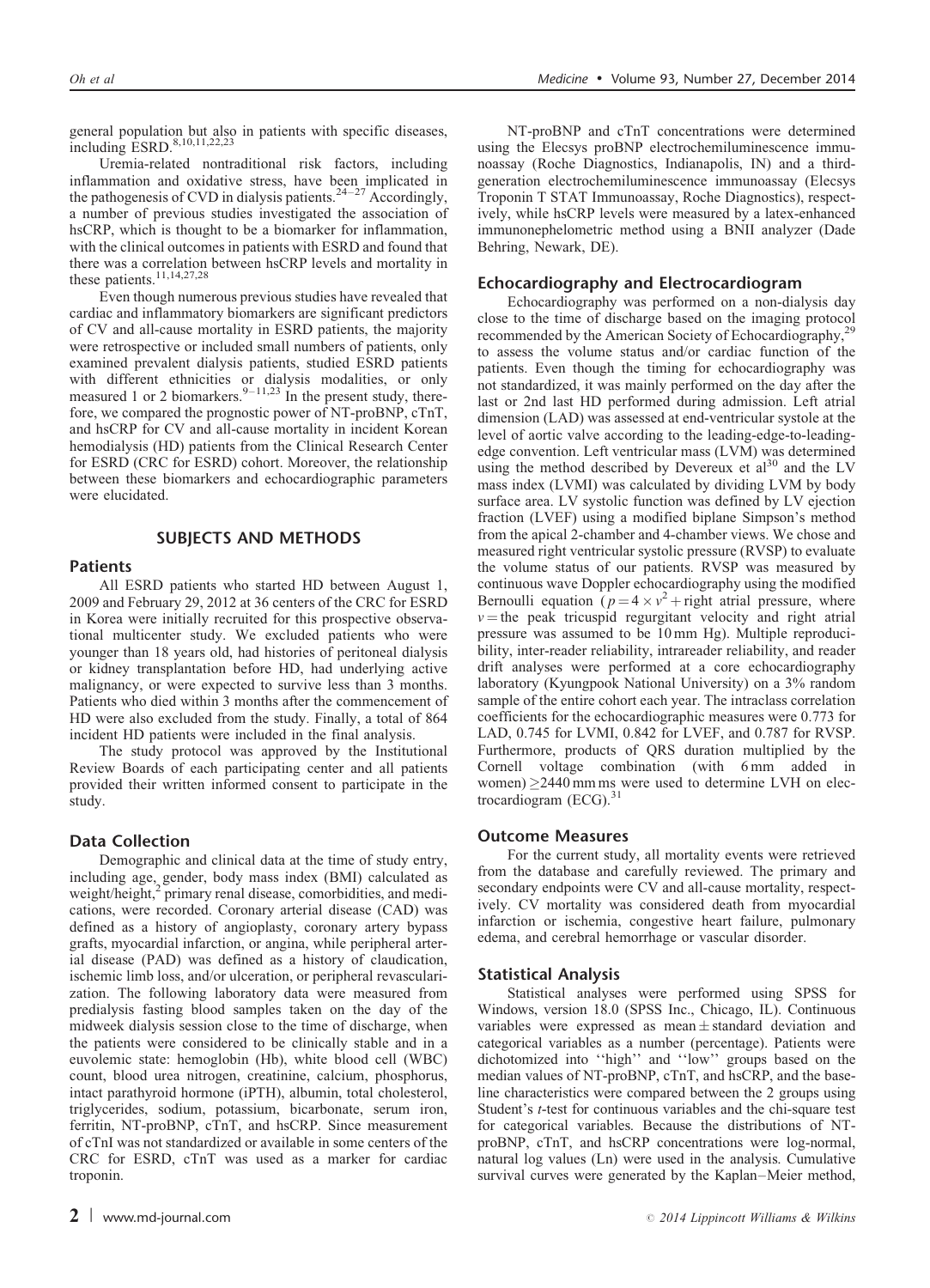and between-group survival was compared by a log-rank test. In addition, multivariate regression analyses with traditional risk factors and each cardiac biomarker were conducted, and the discrimination power of each multivariate model was compared to assess the additional impact of each biomarker to traditional risk factors. For a null model, we applied backward method (specifies the significance level for entering effects  $= 0.05$  and removing effects  $= 0.05$ ) on a candidate list of traditional risk factors, including age, gender, hypertension, diabetes mellitus (DM), Charlson comorbidity index (CCI), mean arterial pressure (MAP), 24-hour urine output, hemoglobin (Hb), and serum albumin and total cholesterol, and found that only age was a significant variable for CV and/or all-cause mortality. Therefore, it was inevitable to choose age, gender, hypertension, and DM, well-known traditional risk factors of CVD, as variables of a null model. Meanwhile, since CCI had a strong association with age  $(y= 0.614, P < 0.001)$ , only age was entered into the model to avoid multicollinearity. Moreover, time-dependent receiver operating characteristic (ROC) curve was constructed to assess which cardiac biomarkers added the higher prognostic value.<sup>32,33</sup> We especially compared the global concordance probability (integrated area under the curve, iAUC) between traditional risk factors and each cardiac biomarker by using The R Statistical package ver. 3.0.1 (www.R-project.org). Furthermore, we calculated the net reclassification index (NRI) and the integrated discrimination improvement (IDI) to assess the ability of the models with biomarkers to correctly reclassify patients compared to the model without biomarkers (model including traditional risk factors and each cardiac biomarker). The NRI required the definition of risk strata. We defined 3 risk strata for CV and all-cause mortality based on 3 points  $(<$ 33.3%, 33.3–66.6%, and >66.6%). In the NRI, only the changes in predicted probabilities that imply a change from 1 category to another were considered. Therefore, the NRI expressed the global net improvement in reclassification with the new model. By contrast, the IDI did not require a prior definition of risk strata, thus considering the change in the predicted probabilities as a continuous variable.<sup>34</sup> P-values less than 0.05 were considered statistically significant.

# RESULTS

## Patient Characteristics

The baseline patient characteristics are shown in [Table 1.](#page-3-0) The mean age was  $59.7 \pm 14.4$  years old, and 513 patients (59.4%) were male. The most common comorbid disease was DM (56.3%), followed by hypertension (48.0%). The median value of NT-proBNP, cTnT, and hsCRP were 6019.5 pg/mL, 0.05 ng/mL, and 0.34 mg/dL, respectively. The mean values of LAD, LVMI, LVEF, and RVSP were  $4.2 \text{ cm}$ ,  $185.4 \text{ g/m}^2$ , 58.5%, and 33.8 mm Hg, respectively. In addition, LVH on ECG was present in 264 patients (30.6%). The mean duration of follow-up by a nephrologist before commencing dialysis was 10.2 months. Most patients were prescribed with low flux at the time of HD initiation. However, 2.5% and 2.0% of this study subjects used high flux and hemodiafiltration at the start time of HD. Dialysis mode was changed in 152 patients (17.6%) during study period, and most of the change was from low flux to high flux (131/152 [86.2%] episodes). Six hundred and thirteen patients (71.0%) used temporary catheter, and native vascular access was available in only 206 patients (23.8%). Acute HD was required in 485 patients (56.1%).

First, the baseline patient characteristics were compared between the 2 dichotomized groups based on the median concentrations of NT-proBNP, cTnT, and hsCRP. DM and hypertension were significantly more prevalent in the ''high'' NT-proBNP and cTnT groups compared to the ''low'' NTproBNP and cTnT groups, respectively, but there was no significant difference in the proportion of patients with DM or hypertension between the ''high'' and ''low'' hsCRP groups. Moreover, the proportions of patients with CAD or PAD were significantly higher in the ''high'' cTnT group. The CCI was significantly higher and serum albumin levels were significantly lower in the ''high'' NT-proBNP, cTnT, and hsCRP groups compared to their corresponding ''low'' groups. LVH on ECG was also significantly more prevalent in all 3 ''high'' groups. Whereas all ''high'' biomarker groups had significantly higher mean values of LAD, LVMI was significantly higher and LVEF was significantly lower only in the ''high'' NT-proBNP and cTnT groups, but not in the ''high'' hsCRP group. Moreover, RVSP was significantly higher in patients with ''high'' NT-proBNP compared to the ''low'' NT-proBNP (36.2 vs 30.9 mm Hg,  $P = 0.039$ ), while there were no significant differences in RVSP between the ''high'' and ''low'' cTnT and hsCRP groups. In contrast, WBC counts were significantly higher in the ''high'' hsCRP group compared to the ''low'' hsCRP group ([Table 1\)](#page-3-0).

Next, we compared CV and all-cause mortality between the ''high'' and ''low'' biomarker groups. Even though there were significant differences in all-cause mortality between all 3 ''high'' and ''low'' biomarker groups (NT-proBNP, 11.1% vs 3.7%,  $P = 0.007$ ; cTnT, 10.0% vs 4.9%,  $P = 0.045$ ; and hsCRP, 9.7% vs 5.1%,  $P = 0.019$ ), CV mortality was significantly higher only in the "high" NT-proBNP (5.8% vs 0.7%,  $P = 0.003$ ) and cTnT groups (4.9% vs 1.6%,  $P = 0.027$ ), but not in the "high" hsCRP group  $(4.4\% \text{ vs } 2.1\%, P = 0.198)$ [\(Table 2](#page-4-0)). In additional analysis, we determined the cut-off point for cTnT value based on the ROC curve, and it was revealed to be 0.045 ng/mL, which is similar to the median level of 0.05 ng/mL. When we divided the patients into 2 groups (high vs low group) according to the cut-off value for cTnT and compared all-cause and CV mortality rates, both of them were significantly higher in the ''high'' cTnT group compared with the ''low'' cTnT group (all-cause mortality, 12.0 vs 1.8%,  $P = 0.001$ ; CV mortality; 5.7 vs 0.2%,  $P = 0.004$ ) (Supplementary Table 1, [http://links.lww.com/MD/A92\)](http://links.lww.com/MD/A92).

## Clinical Outcomes Based on Biomarker Levels

During a mean follow-up duration of  $17.9 \pm 8.8$  months, 64 patients (7.4%) died. Among them, 28 patients (48.3%) died from CV causes. As shown in [Figure 1](#page-5-0), the CV survival rates were significantly lower in the "high" NT-proBNP ( $P = 0.005$ ) and cTnT groups ( $P = 0.045$ ) compared to the corresponding ''low'' groups, while there was no significant difference in CV survival rates between the ''high'' and ''low'' hsCRP groups  $(P = 0.115)$ . However, the all-cause mortality rates were significantly higher in all 3 ''high'' groups (NT-proBNP,  $P = 0.016$ ; cTnT,  $P = 0.040$ ; and hsCRP,  $P = 0.007$ ).

Time-dependent ROC curves over the entire follow-up period are presented in [Figure 2](#page-5-0). iAUC values for CV mortality were 0.815 (95% CI, 0.701–0.937) for traditional risk factors (including age, gender, hypertension, and DM), and 0.897 (95% CI, 0.794–0.984) for traditional risk factors with Ln NTproBNP. The estimated difference (ESD) in iAUC was 0.083 (95% CI, 0.015–0.171), indicating that NT-proBNP was an additional significant prognostic factor for CV mortality. In addition, iAUC values for all-cause mortality were 0.748 (95%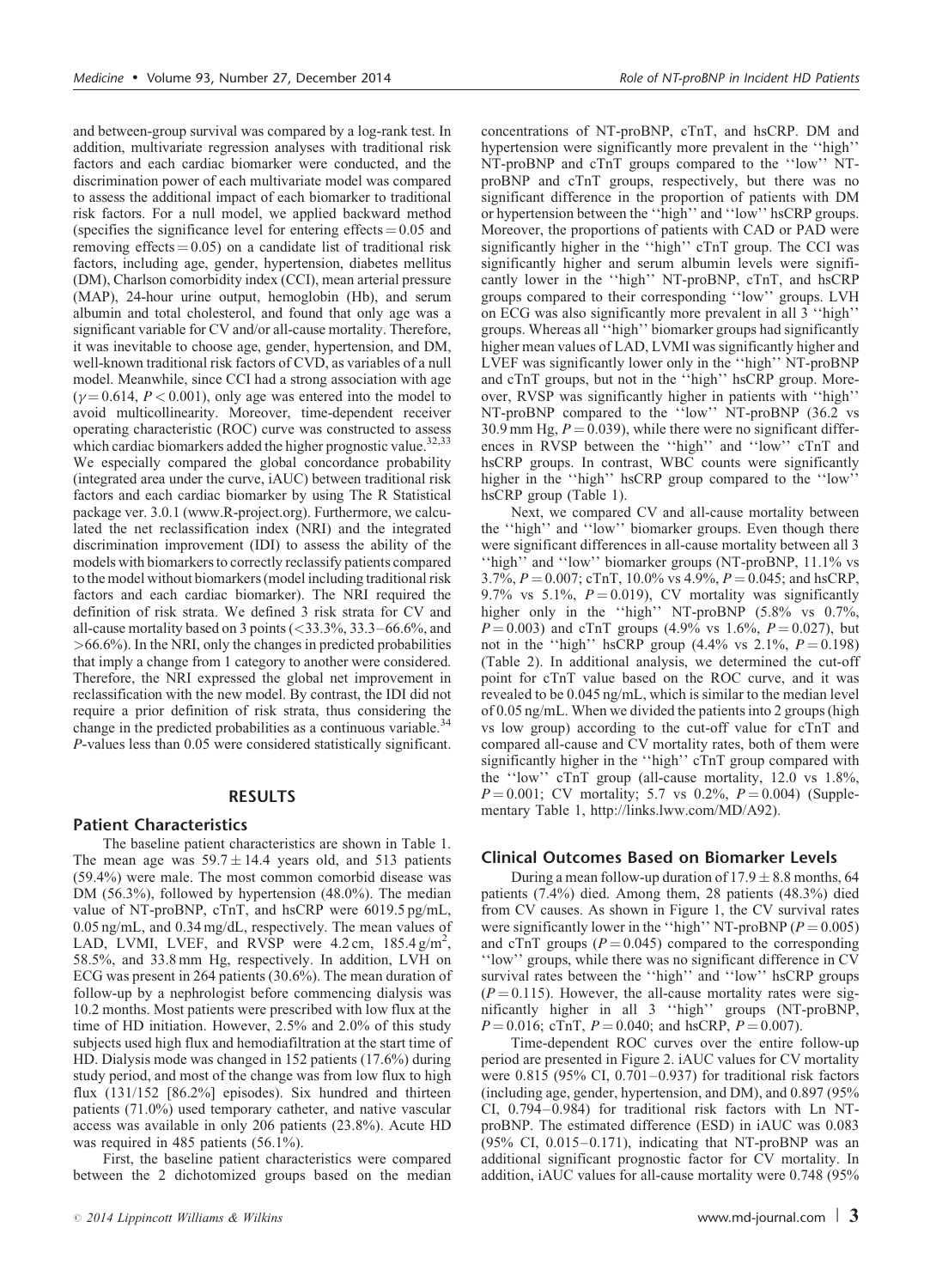<span id="page-3-0"></span>

| TABLE 1. Baseline Clinical Characteristics and Biomarkers of the Study Population |                     |                     |                     |               |                              |                             |                       |                    |                            |                |
|-----------------------------------------------------------------------------------|---------------------|---------------------|---------------------|---------------|------------------------------|-----------------------------|-----------------------|--------------------|----------------------------|----------------|
|                                                                                   |                     | NT-proBNP (pg/mL)*  |                     |               |                              | :TnT $(ng/nL)$ <sup>†</sup> |                       |                    | hsCRP (mg/dL) <sup>#</sup> |                |
| Variables                                                                         | Total $(N = 864)$   | $(N = 431)$<br>High | Low $(N=433)$       | P-Value       | High $(N = 432)$             | $Low (N = 432)$             | <i><b>P-Value</b></i> | High $(N = 430)$   | Low $(N=434)$              | P-Value        |
| Age (years)                                                                       | $59.7 \pm 14.4$     | $58.1 \pm 14.2$     | $58.3 \pm 14.3$     | 0.837         | $59.3 \pm 13.6$              | $58.2 \pm 15.$              | 0.350                 | $60.3 \pm 14.1$    | $56.2 \pm 14.3$            | < 0.001        |
| Male (n, %)                                                                       | 513 (59.4%)         | 248 (57.4%)         | 265 (61.3%)         | 0.192         | 270 (62.5%)                  | 243 (56.3%)                 | 0.034                 | 272 (63.0%)        | 241 (55.8%)                | 0.013          |
| BMI $(kg/m^2)$                                                                    | $23.5 \pm 6.8$      | $22.9 \pm 3.5$      | $23.4 \pm 3.5$      | 0.136         | $24.0 \pm 10.3$              | $23.0 \pm 3.7$              | 0.101                 | $23.3\pm3.5$       | $23.3 \pm 8.0$             | 0.874          |
| Comorbid diseases (n, %)                                                          |                     |                     |                     |               |                              |                             |                       |                    |                            |                |
| DМ                                                                                | 486 (56.3%)         | $(61.3\%)$<br>265   | 221 (51.2%)         | 0.013         | 298 (69.0%)                  | 188 (43.5%)                 | < 0.001               | 244 (56.5%)        | 242 (56.0%)                | 0.957          |
| Hypertension                                                                      | 415 (48.0%)         | $(50.5\%)$<br>218   | 197 (45.6%)         | 0.024         | 221 (51.2%)                  | 194 (44.9%)                 | 0.011                 | 210 (48.6%)        | 205 (47.4%)                | 0.882          |
| Coronary arterial disease                                                         | 131 (15.2%)         | 76 (17.6%)          | 55 (12.7%)          | 0.273         | 80 (18.5%)                   | 51 (11.8%)                  | 0.031                 | 73 (16.9%)         | 58 (13.4%)                 | 0.080          |
| Peripheral arterial disease                                                       | 87 (10.1%)          | 44 (10.2%)          | 43 (10.0%)          | 0.963         | 50 (11.6%)                   | 37 (8.6%)                   | 0.041                 | 46 (10.6%)         | 41 (9.5%)                  | 0.863          |
| Charlson comorbidity index                                                        | $5.5 \pm 2.3$       | $5.7 \pm 2.3$       | $5.3 \pm 2.3$       | 0.033         | $5.9 \pm 2.4$                | $5.3 \pm 2.2$               | 0.001                 | $5.6 \pm 2.4$      | $5.2 \pm 2.3$              | 0.011          |
| Mean arterial pressure (mmHg)                                                     | $99.3 \pm 15.2$     | $100.4 \pm 16.7$    | $96.2 \pm 14.0$     | 0.002         | $98.7 \pm 15.8$              | $97.8 \pm 15.7$             | 0.497                 | $98.3 \pm 8.6$     | $99.4 \pm 15.8$            | 0.322          |
| Urine output (mL/day)                                                             | $1014.0 \pm 554.7$  | $950.6 \pm 537.6$   | $1068.3 \pm 545.6$  | 0.023         | $979.7 \pm 551.2$            | $.035.9 \pm 576.9$          | 0.272                 | $985.0 \pm 571$    | $1106.6 \pm 592.6$         | 0.007          |
| Vascular access (n, %)                                                            |                     |                     |                     | 0.482         |                              |                             | 0.274                 |                    |                            | 0.496          |
| Cather use                                                                        | 613 (71.0%)         | $(71.3\%)$<br>308   | 305 (70.6%)         |               | 299 (69.2%)                  | 314 (72.7%)                 |                       | 309 (71.5%)        | 304 (70.4%)                |                |
| Native                                                                            | 206 (23.8%)         | $(25.0\%)$<br>108   | 98 (22.7%)          |               | 102 (23.6%)                  | 104 (24.1%)                 |                       | 97 (22.5%)         | 109 (25.2%)                |                |
| Synthetic graft                                                                   | 45 (5.2%)           | (3.7%)<br>16        | 29 (6.7%)           |               | $(7.2\%)$<br>$\overline{31}$ | 14 (3.2%)                   |                       | 26 (6.0%)          | $19(4.4\%)$                |                |
| Biochemical parameters                                                            |                     |                     |                     |               |                              |                             |                       |                    |                            |                |
| WBC (mm <sup>3</sup> )                                                            | $7126.6 \pm 3032.5$ | $7239.8 \pm 2884.0$ | $7166.5 \pm 3331.0$ | 0.781         | $7368.3 \pm 2902$            | $7136.2 \pm 3357$           | 0.358                 | $7415.7 \pm 3398.$ | $6819.9 \pm 2434.$         | 0.001          |
| Hb(g/dL)                                                                          | $8.7 \pm 2.4$       | $8.4 \pm 1.7$       | $9.1 \pm 1.6$       | ${}_{<0.001}$ | $8.6 \pm 1.6$                | $8.8 \pm 1.5$               | 0.119                 | $8.6 \pm 1.6$      | $9.1 \pm 1.7$              | < 0.001        |
| BUN (mg/dL)                                                                       | $80.9 \pm 37.8$     | $81.0 \pm 37.0$     | $82.8 \pm 35.0$     | 0.579         | $77.6 \pm 34.3$              | $81.7 \pm 36.9$             | 0.165                 | $83.6 \pm 37.5$    | $77.4 \pm 35.9$            | 0.007          |
| Creatinine (mg/dL)                                                                | $8.7 \pm 6.2$       | $8.5 \pm 4.3$       | $8.9 + 8.9$         | 0.479         | $8.2 \pm 3.3$                | $8.9 + 8.8$                 | 0.210                 | $8.6 \pm 4.2$      | $8.5 \pm 7.1$              | 0.773          |
| Uric acid (mg/dL)                                                                 | $8.0 \pm 2.4$       | $8.2 \pm 2.5$       | $8.1 \pm 2.4$       | 0.749         | $8.0\pm2.5$                  | $8.2 \pm 2.6$               | 0.361                 | $7.9 \pm 2.6$      | $8.2 \pm 2.2$              | 0.060          |
| Sodium (mEq/L)                                                                    | $137.3 \pm 5.0$     | $137.9 \pm 5.3$     | $136.9 \pm 4.7$     | 0.020         | $137.4 \pm 4.5$              | $137.0 + 4.9$               | 0.321                 | $137.2 \pm 4.8$    | $137.6 \pm 5.4$            | 0.190          |
| Potassium (mEq/L)                                                                 | $4.6 \pm 0.9$       | $4.8 \pm 2.2$       | $4.6 \pm 1.0$       | 0.174         | $4.6 \pm 0.9$                | $4.7 \pm 2.1$               | 0.420                 | $4.7\pm1.8$        | $4.6\pm1.0$                | 0.275          |
| Bicarbonate (mEq/L)                                                               | $19.1 \pm 5.7$      | $19.2 \pm 5.6$      | $18.8 \pm 6.2$      | 0.433         | $19.8 \pm 5.7$               | $18.7 \pm 6.0$              | 0.046                 | $19.3 \pm 5.9$     | $19.3 \pm 5.6$             | 0.965          |
| $Ca \ (mg/dL)$                                                                    | $8.2 \pm 1.3$       | $8.0\pm1.2$         | $8.5 \pm 1.2$       | < 0.001       | $8.0\pm1.3$                  | $8.3 \pm 1.2$               | 0.022                 | $8.1 \pm 1.4$      | $8.1\pm1.2$                | 0.880<br>0.754 |
| P (mg/dL)                                                                         | $4.8\pm1.7$         | $5.2 \pm 1.9$       | $4.6\pm1.6$         | < 0.001       | $5.1 \pm 2.0$                | $4.7 \pm 1.7$               | 0.043                 | $4.9\pm1.8$        | $4.8\pm1.7$                |                |
| (Jm/gq) HTTH                                                                      | $245.3 \pm 190.6$   | $256.9 \pm 182.6$   | $246.1 \pm 190.1$   | 0.515         | $219.0 \pm 161.3$            | $267.7 \pm 200.0$           | 0.002                 | $232.3 \pm 172.6$  | $260.3 \pm 203.4$          | 0.028          |
| Albumin $(g/dL)$                                                                  | $3.3 \pm 0.6$       | $3.2 \pm 0.6$       | $3.5 \pm 0.6$       | < 0.001       | $3.2 \pm 0.6$                | $3.4 \pm 0.6$               | < 0.001               | $3.3 \pm 0.6$      | $3.4 \pm 0.6$              | < 0.001        |
| Total cholesterol (mg/dL)                                                         | $156.0 \pm 47.1$    | $159.3 \pm 44.9$    | $149.8 \pm 50.5$    | 0.021         | $157.4 \pm 51.5$             | $154.3 \pm 43.8$            | 0.428                 | $152.6 \pm 45.7$   | $162.7 \pm 48.8$           | 0.001          |
| Triglyceride (mg/dL)                                                              | $126.6 \pm 77.8$    | $159.3 \pm 44.9$    | $127.5 \pm 69.7$    | 0.431         | $127.7 \pm 75.3$             | $123.6 \pm 74.3$            | 0.513                 | $124.4 \pm 73.7$   | $129.2 \pm 76.9$           | 0.345          |
| Serum iron (µg/dL)                                                                | $63.2 \pm 40.9$     | $57.4 \pm 38.3$     | $68.0 \pm 39.9$     | 0.002         | $59.9 \pm 42.9$              | $65.3 \pm 38.3$             | 0.109                 | $57.7 \pm 39.7$    | $70.5 \pm 39.1$            | < 0.001        |
| Ferritin $(\mu g/L)$                                                              | $307.3 \pm 340.1$   | $319.4 \pm 307.2$   | $254.0 \pm 290.5$   | 0.011         | $219.0 \pm 161.3$            | $260.6 \pm 268.4$           | 0.008                 | $326.0 \pm 348.7$  | $254.9 \pm 280.8$          | 0.001          |
| Transferrin saturation (%)                                                        | $31.1 \pm 32.0$     | $28.0 \pm 18.5$     | $31.8 \pm 19.9$     | 0.021         | $29.3 \pm 19.8$              | $31.0 \pm 19.1$             | 0.277                 | $28.4 \pm 19.8$    | $33.4 \pm 37.3$            | 0.010          |
| LVH on ECG (n, %)                                                                 | 264 (30.6%)         | (30.8%<br>133       | 69 (16.0%)          | (0.001)       | 117 (27.1%)                  | 76 (17.6%)                  | 0.018                 | $110(25.5\%)$      | 81 (18.8%)                 | 0.001          |
| Echocardiographic biomarkers                                                      |                     |                     |                     |               |                              |                             |                       |                    |                            |                |
| LAD (cm)                                                                          | $4.2 \pm 0.7$       | $4.4 \pm 0.7$       | $4.0 \pm 0.6$       | < 0.001       | $4.3 \pm 0.7$                | $4.2 \pm 0.8$               | 0.045                 | $4.3 \pm 0.7$      | $4.1 \pm 0.7$              | 0.022          |
| $LVMI(g/m^2)$                                                                     | $185.4 \pm 75.0$    | $212.2 \pm 80.5$    | $170.8 \pm 68.1$    | < 0.001       | $199.4 \pm 76.6$             | $181.4 \pm 67.4$            | 0.006                 | $181.9 \pm 70.4$   | $187.1 \pm 76.6$           | 0.352          |
| LVEF (%)                                                                          | $58.5 \pm 10.6$     | $53.1 \pm 12.0$     | $61.7 \pm 7.9$      | < 0.001       | $56.3 \pm 12.2$              | $59.9 \pm 10.3$             | < 0.001               | $58.2 \pm 11.3$    | $58.2 \pm 10.6$            | 0.970          |
| RVSP (mm Hg)                                                                      | $33.8 \pm 12.4$     | $\pm 10.9$<br>36.2  | $30.9 \pm 9.8$      | 0.039         | $32.4 \pm 11.6$              | $35.4 \pm 13.3$             | 0.341                 | $34.0 \pm 12.5$    | $30.9 \pm 7.6$             | 0.322          |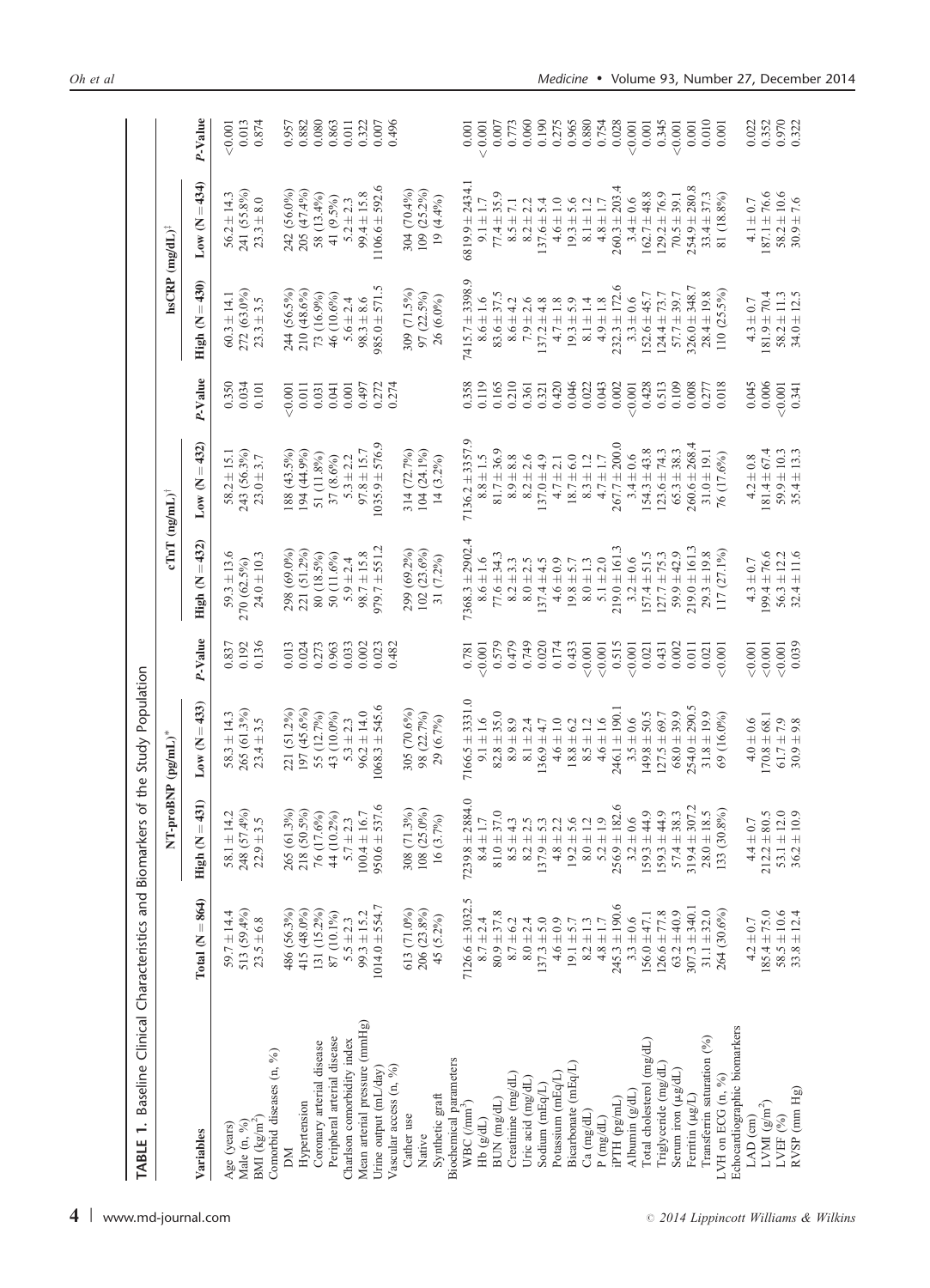<span id="page-4-0"></span>

| TABLE 1. (continued)                                                                                                                                                                                                                                                                                                                                                                                                                                                                                                                                                                                                                                                 |                                                            |                                                                                                                                                                                                                                                                                                              |                                                                                                                                                                                                                                                                    |                                  |                                                            |                                                            |                                  |                                                            |                                                            |                              |
|----------------------------------------------------------------------------------------------------------------------------------------------------------------------------------------------------------------------------------------------------------------------------------------------------------------------------------------------------------------------------------------------------------------------------------------------------------------------------------------------------------------------------------------------------------------------------------------------------------------------------------------------------------------------|------------------------------------------------------------|--------------------------------------------------------------------------------------------------------------------------------------------------------------------------------------------------------------------------------------------------------------------------------------------------------------|--------------------------------------------------------------------------------------------------------------------------------------------------------------------------------------------------------------------------------------------------------------------|----------------------------------|------------------------------------------------------------|------------------------------------------------------------|----------------------------------|------------------------------------------------------------|------------------------------------------------------------|------------------------------|
|                                                                                                                                                                                                                                                                                                                                                                                                                                                                                                                                                                                                                                                                      |                                                            | NT-proBNP (pg/mL)*                                                                                                                                                                                                                                                                                           |                                                                                                                                                                                                                                                                    |                                  | $cTnT$ (ng/mL)                                             |                                                            |                                  | hsCRP (mg/dL) <sup>3</sup>                                 |                                                            |                              |
| Variables                                                                                                                                                                                                                                                                                                                                                                                                                                                                                                                                                                                                                                                            |                                                            | Total (N = 864) $\overline{N}$ High (N = 431) $\overline{N}$ = 433) $\overline{P}$ Value $\overline{N}$ = 431) $\overline{N}$ = 432) $\overline{N}$ = 432) $\overline{N}$ = 432) $\overline{N}$ = 432) $\overline{N}$ = 432) $\overline{N}$ = 432) $\overline{N}$ = 432) $\overline{N}$ = 432) $\overline{N$ |                                                                                                                                                                                                                                                                    |                                  |                                                            |                                                            |                                  | $\text{High (N=430)}$ $\text{Low (N=434)}$                 |                                                            | $P$ -Value                   |
| PTH = intact parathyroid hormone, LAD = left atrial dimension, LVEF = left ventricular ejection fraction, LVH on ECG = left ventricular hypertrophy on electrocardiogram, LVMI = left ventricular mass index,<br>The median/mean of NT-proBNP was 6019.5/10843.5 pg/mL.<br>$No = number$ , $NT-proBNP = N-terminal prob-type antiruretic$<br>Data are presented as $n \binom{9}{0}$ or mean $\pm$ SD. BMI = body i<br>The median/mean of hsCRP was $0.34/0.67$ mg/dL.<br>The median/mean of cTnT was 0.05/0.16 ng/mL.<br>No. of antihypertensive drugs (n)<br>Erythropoietin drugs use (n, %)<br>Phosphate binders use (n, %)<br>Diuretics use (n, %)<br>Medications | 491 (56.8%)<br>529 (61.2%)<br>483 (55.9%)<br>$2.4 \pm 1.2$ | 280 (64.8%)<br>255 (59.0%)<br>256 (59.3%)<br>$2.4 \pm 1.2$                                                                                                                                                                                                                                                   | mass index, $Ca =$ calcium, $cTnT =$ cardiac troponin T, DM = diabetes mellitus, Hb = hemoglobin, hsCRP = high-sensitivity C-reactive protein,<br>peptide, $P =$ phosphorus, WBC = white blood cell.<br>236 (54.6%)<br>227 (52.5%)<br>249 (57.6%)<br>$2.3 \pm 1.2$ | 0.363<br>0.432<br>0.137<br>0.103 | 252 (58.3%)<br>265 (61.3%)<br>256 (59.3%)<br>$2.4 \pm 1.2$ | 235 (54.4%)<br>231 (53.5%)<br>264 (61.1%)<br>$2.3 \pm 1.2$ | 0.382<br>0.279<br>1.000<br>0.451 | 246 (56.9%)<br>240 (55.5%)<br>262 (60.6%)<br>$2.3 \pm 1.2$ | 267 (61.8%)<br>245 (56.7%)<br>243 (56.2%)<br>$2.4 \pm 1.2$ | 192<br>0.696<br>0.850<br>000 |
|                                                                                                                                                                                                                                                                                                                                                                                                                                                                                                                                                                                                                                                                      |                                                            |                                                                                                                                                                                                                                                                                                              |                                                                                                                                                                                                                                                                    |                                  |                                                            |                                                            |                                  |                                                            |                                                            |                              |

| TABLE 2. Comparisons of Clinical Outcomes Between Each Group Stratified Based on the Median Value of Cardiac Biomarkers                                                                                                                                                                                                            |                   |                    |                |       |                |                                                                      |       |                |                                      |       |
|------------------------------------------------------------------------------------------------------------------------------------------------------------------------------------------------------------------------------------------------------------------------------------------------------------------------------------|-------------------|--------------------|----------------|-------|----------------|----------------------------------------------------------------------|-------|----------------|--------------------------------------|-------|
|                                                                                                                                                                                                                                                                                                                                    |                   | NT-proBNP (pg/mL)* |                |       | $cTnT$ (ng/mL) |                                                                      |       |                | hsCRP (mg/dL) <sup>3</sup>           |       |
| Variables                                                                                                                                                                                                                                                                                                                          | Total $(N = 864)$ |                    |                |       |                | $High(N=431)$ $Low(N=433)$ $P-433$ $P-432$ $Low(N=432)$ $Low(N=432)$ |       |                | High (N = 430) Low (N = 434) P-Value |       |
| Follow-up duration (months)                                                                                                                                                                                                                                                                                                        | $17.9 \pm 8.8$    | $7.6 \pm 9.1$      | $17.9 \pm 8.5$ | 0.721 | $17.3 \pm 8.5$ | $17.7 \pm 8.3$                                                       | 0.656 | $18.0 \pm 8.7$ | $19.3 + 8.7$                         | 0.043 |
| dl-cause mortality (n, %)                                                                                                                                                                                                                                                                                                          | 64 (7.4%)         | 48 (11.1%)         | $16(3.7\%)$    | 0.007 | 43 (10.0%)     | 21 (4.9%)                                                            | 0.045 | 42 (9.7%)      | 22 (5.1%)                            | 0.019 |
| Cardiovascular mortality (n, %)                                                                                                                                                                                                                                                                                                    | 28 (3.2%)         | (5.8%)             | 3(0.7%)        | 0.003 | 21 (4.9%)      | 7 (1.6%)                                                             | 0.027 | $19(4.4\%)$    | 9 (2.1%)                             | 0.198 |
| Data are presented as n (%) or mean±SD. cTnT = cardiac troponin T, hsCRP = high-sensitivity C-reactive protein, NT-proBNP = N-terminal proB-type natriuretic peptide.<br>The median/mean of NT-proBNP was 6019.5/10843.5 pg/mL.<br>The median/mean of hsCRP was $0.34/0.67$ mg/dL.<br>The median/mean of cTnT was 0.05/0.16 ng/mL. |                   |                    |                |       |                |                                                                      |       |                |                                      |       |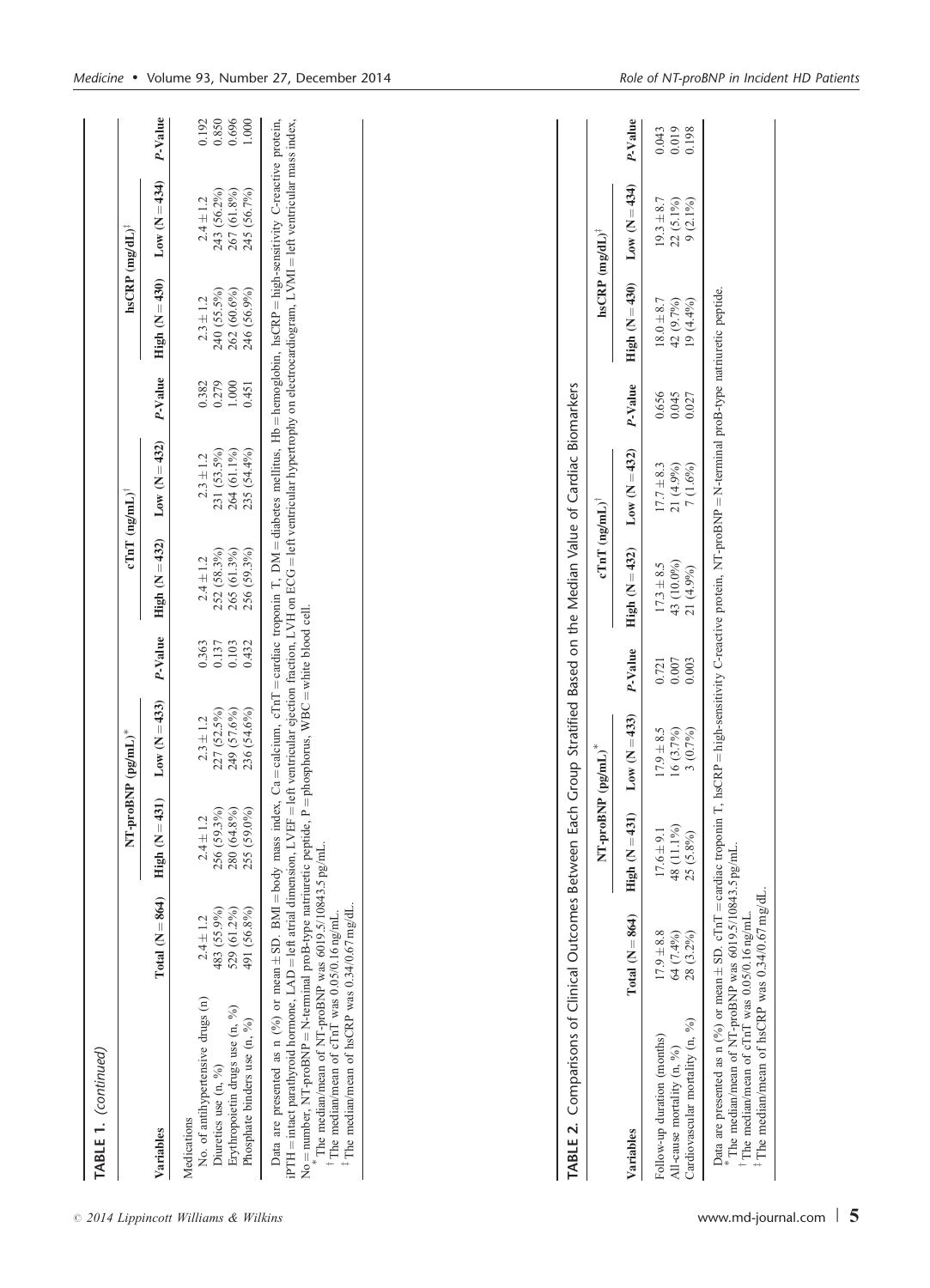<span id="page-5-0"></span>

FIGURE 1. Kaplan–Meier survival curves for cardiovascular and all-cause mortality based on the median baseline values of NT-proBNP (A/ D), cTnT (B/E), and hsCRP (C/F). The CV survival rates were significantly lower in the ''high'' NT-proBNP and cTnT groups compared to the corresponding ''low'' groups, while there was no significant difference in CV survival rates between the ''high'' and ''low'' hsCRP groups (A, B, and C). However, the all-cause mortality rates were significantly higher in all 3 "high" groups (D, E, and F).  $cTnT = cardiac troponin$ T,  $CV =$  cardiovascular, hsCRP = high-sensitivity C-reactive protein, NT-proBNP = N-terminal proB-type natriuretic peptide.



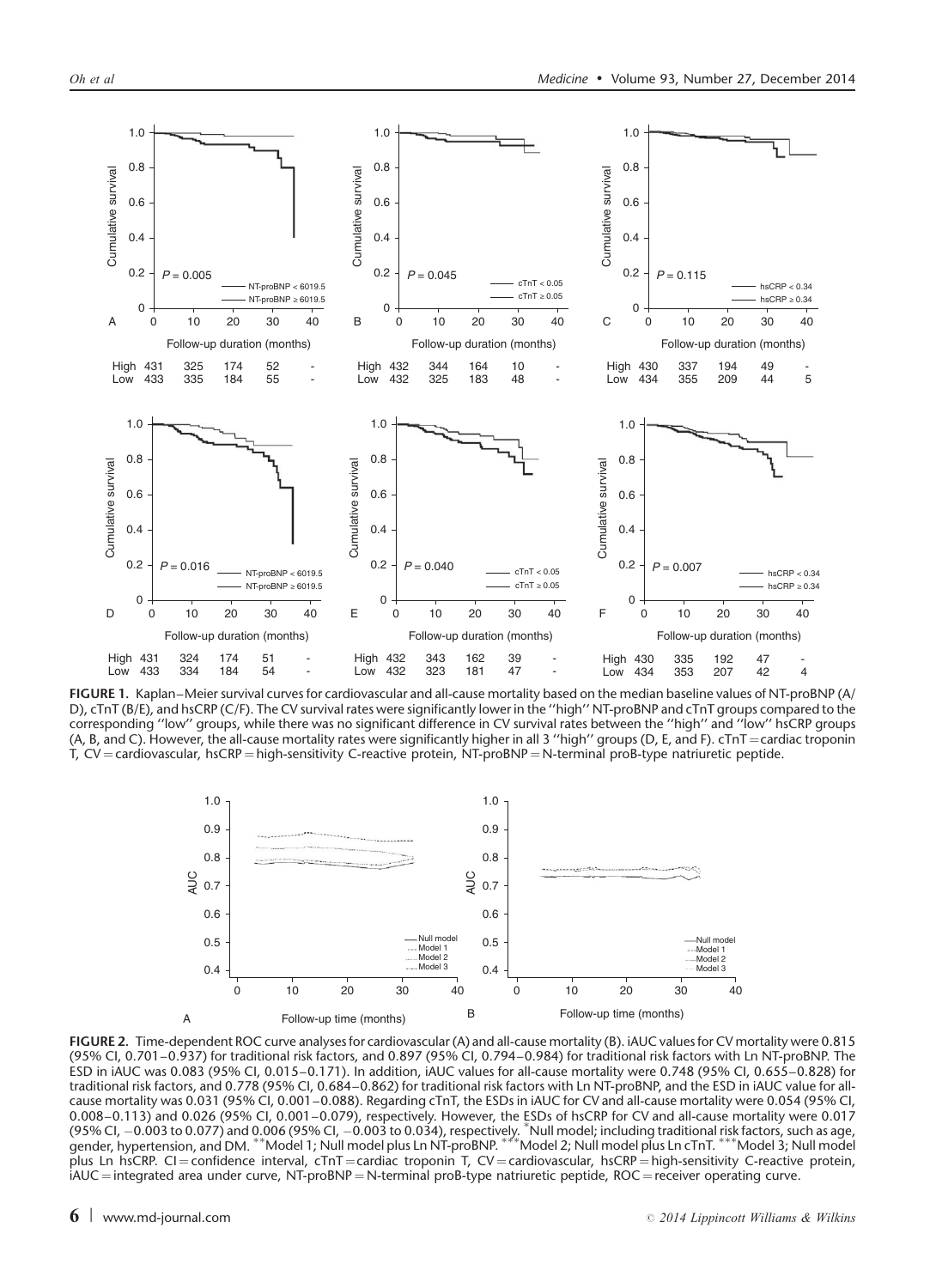|                           | <b>Cardiovascular Mortality</b> |         | <b>All-Cause Mortality</b> |            |
|---------------------------|---------------------------------|---------|----------------------------|------------|
|                           | HR $(95\% \text{ CI})$          | P-Value | HR $(95\% \text{ CI})$     | P-Value    |
| Age (year)                | $1.045(1.012 - 1.078)$          | 0.006   | $1.061(1.038-1.084)$       | ${<}0.001$ |
| Male (vs female)          | $1.087(0.505 - 2.338)$          | 0.831   | $1.024(0.622 - 1.685)$     | 0.926      |
| Hypertension              | $1.073(0.954 - 1.178)$          | 0.217   | $1.095(1.020 - 1.165)$     | 0.014      |
| DM                        | $3.347(1.267 - 8.841)$          | 0.015   | $1.675(0.987 - 2.842)$     | 0.056      |
| <b>CCI</b>                | $1.112(0.887 - 1.231)$          | 0.091   | $1.097(0.795 - 1.301)$     | 0.105      |
| $MAP$ (mmHg)              | $1.007(0.981 - 1.032)$          | 0.613   | $0.994(0.977 - 1.011)$     | 0.497      |
| Urine output $(mL/day)$   | $0.999(0.999 - 1.000)$          | 0.234   | $1.000(0.999 - 1.000)$     | 0.195      |
| $Hb$ (g/dL)               | $0.933(0.744 - 1.168)$          | 0.544   | $1.011(0.873 - 1.170)$     | 0.889      |
| Serum albumin $(g/dL)$    | $0.852(0.468 - 1.552)$          | 0.601   | $0.767(0.521 - 1.129)$     | 0.179      |
| Total cholesterol (mg/dL) | $0.998(0.989 - 1.006)$          | 0.617   | $0.997(0.991 - 1.003)$     | 0.348      |
| Ln NT-proBNP              | $2.228(1.345 - 3.692)$          | 0.002   | $1.392(1.077 - 1.799)$     | 0.012      |
| Ln cTnT                   | $1.274(1.015-1.667)$            | 0.015   | $1.182(1.048 - 1.431)$     | 0.034      |
| Ln hsCRP                  | $1.001(0.839 - 1.194)$          | 0.992   | $1.098(0.979 - 1.232)$     | 0.110      |
| $LAD$ (cm)                | $1.172(0.611 - 2.246)$          | 0.633   | $1.146(0.765 - 1.717)$     | 0.509      |
| LVMI $(g/m^2)$            | $1.009(1.004-1.014)$            | < 0.001 | $1.005(1.001 - 1.009)$     | 0.008      |
| LVEF $(\% )$              | $0.941(0.910 - 0.972)$          | < 0.001 | $0.977(0.953 - 1.002)$     | 0.071      |

### TABLE 3. Univariate Cox Proportional Regression Analysis for Cardiovascular and All-Cause Mortality

 $CCI =$ Charlson comorbidity index,  $CI =$ confidence interval, cTnT = cardiac troponin T, DM = diabetes mellitus, Hb = hemoglobin, HR = hazard ratio, hsCRP = high-sensitivity C-reactive protein, LAD = left atrial dimension, LVEF = left ventricular ejection fraction, LVMI = left ventricular mass index,  $MAP = mean$  arterial pressure, NT-proBNP = N-terminal proB-type natriuretic peptide.

CI, 0.655–0.828) for traditional risk factors, and 0.778 (95% CI, 0.684–0.862) for traditional risk factors with Ln NT-proBNP, and the ESD in iAUC value for all-cause mortality was 0.031 (95% CI, 0.001–0.088), suggesting that NT-proBNP was also an additional significant prognostic factor for all-cause mortality. Regarding cTnT, the ESDs in iAUC for CV and all-cause mortality were 0.054 (95% CI, 0.008–0.113) and 0.026 (95% CI, 0.001–0.079), respectively, which represented that cTnT was also an additional significant useful prognostic factor for CV and all-cause mortality. However, the ESDs of hsCRP for CV and all-cause mortality were 0.017 (95% CI,  $-0.003$  to 0.077) and 0.006 (95% CI,  $-0.003$  to 0.034), respectively.

#### Biomarkers as Predictors of Mortality

Univariate Cox proportional hazard regression analysis revealed that Ln NT-proBNP and Ln cTnT but not Ln hsCRP were associated with a higher risk of CV (Ln NT-proBNP,  $HR = 2.228$ ,  $P = 0.002$ ; Ln cTnT, HR = 1.274,  $P = 0.015$ ) and all-cause mortality (Ln NT-proBNP,  $HR = 1.392$ ,  $P = 0.012$ ; Ln cTnT,  $HR = 1.182$ ,  $P = 0.034$ ). Moreover, age and LVMI were found to be significant predictors of CV and all-cause mortality. However, hypertension was demonstrated to be associated with all-cause mortality but not with CV mortality, while DM and LVEF were revealed as significant risk factors only for CV mortality (Table 3). In multivariate regression analyses, NTproBNP (CV, HR = 2.236 [1.304–3.831],  $P = 0.003$ ; and allcause,  $HR = 1.361$  [1.034–1.793],  $P = 0.028$ ) was still found as a significant independent risk factor for CV and all-cause mortality even after adjustment for traditional risk factors, whereas cTnT and hsCRP were not significant prognostic factors (Tables 4 and 5). Furthermore, we calculated the NRI and the IDI to assess the ability of the models with biomarkers to correctly reclassify patients compared to the model without

|                  |                        |         | <b>TABLE 4.</b> Multivariate Cox Proportional Regression Analysis for Cardiovascular Mortality |         |                        |         |                         |         |
|------------------|------------------------|---------|------------------------------------------------------------------------------------------------|---------|------------------------|---------|-------------------------|---------|
|                  | <b>Null model</b>      |         | Model 1                                                                                        |         | Model 2                |         | Model 3                 |         |
|                  | HR (95% CI)            | P-Value | HR $(95\% \text{ CI})$                                                                         | P-Value | HR $(95\% \text{ CI})$ | P-Value | HR (95% CI)             | P-Value |
| Age (year)       | $1.066(1.007-1.129)$   | 0.028   | $1.064(1.013-1.118)$                                                                           | 0.014   | $1.080(1.016-1.149)$   | 0.014   | $1.040(1.003-1.079)$    | 0.036   |
| Male (vs female) | $0.617(0.182 - 2.095)$ | 0.439   | $0.782(0.213 - 2.872)$                                                                         | 0.711   | $0.605(0.174 - 2.102)$ | 0.429   | $1.080(0.480 - 2.430)$  | 0.852   |
| Hypertension     | $1.176(1.004-1.318)$   | 0.045   | $1.140(0.953 - 1.293)$                                                                         | 0.134   | $1.188(1.016 - 1.330)$ | 0.033   | $1.072(0.949 - 1.181)$  | 0.240   |
| DМ               | $2.250(0.578 - 8.756)$ | 0.242   | $1.869(0.471 - 7.422)$                                                                         | 0.374   | $2.035(0.501 - 8.256)$ | 0.320   | $3.805(1.287 - 11.246)$ | 0.158   |
| Ln NT-proBNP     |                        |         | $3.046(1.503 - 6.171)$                                                                         | 0.002   |                        |         |                         |         |
| Ln cTnT          |                        |         |                                                                                                |         | $2.009(0.986 - 3.455)$ | 0.097   |                         |         |
| Ln hsCRP         |                        |         |                                                                                                |         |                        |         | $0.962(0.798-1.160)$    | 0.688   |

| <b>TABLE 4.</b> Multivariate Cox Proportional Regression Analysis for Cardiovascular Mortality |  |  |
|------------------------------------------------------------------------------------------------|--|--|
|                                                                                                |  |  |

 $CI =$ confidence interval,  $cTnT =$ cardiac troponin T, HR = hazard ratio, hsCRP = high-sensitivity C-reactive protein, LAD = left atrial dimension, LVEF = left ventricular ejection fraction, LVMI = left ventricular mass index, NT-proBNP = N-terminal proB-type natriuretic peptide.

 $N$ Null model: including age, gender, hypertension, and DM.  $N$  Model 1: Null model + Ln NT-proBNP.

 $***<sup>2</sup> Model 2: Null model + Ln N1-piobn  
\n***<sup>2</sup> Model 2: Null model + Ln cTnT.$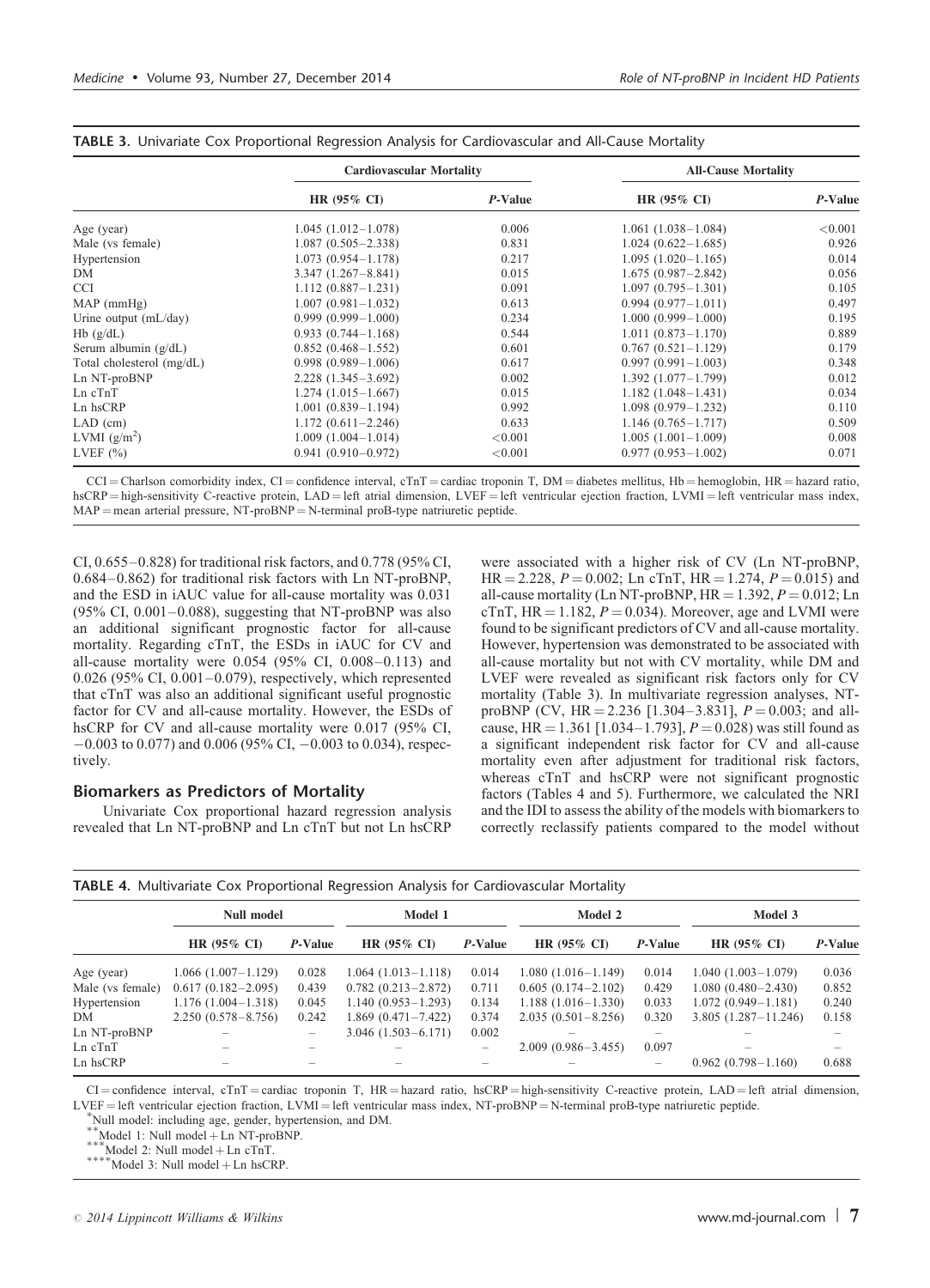|                   | <b>Null Model</b>      |         | Model 1                |         | Model 2                |         | Model 3                |            |
|-------------------|------------------------|---------|------------------------|---------|------------------------|---------|------------------------|------------|
|                   | HR $(95\% \text{ CI})$ | P-Value | HR (95% CI)            | P-Value | HR (95% CI)            | P-Value | HR $(95\% \text{ CI})$ | P-Value    |
| Age (year)        | $1.061(1.024 - 1.100)$ | 0.001   | $1.060(1.024-1.098)$   | 0.001   | $1.065(1.027-1.105)$   | 0.001   | $1.060(1.034 - 1.087)$ | ${<}0.001$ |
| Male (vs. female) | $0.920(0.430 - 1.969)$ | 0.830   | $0.922(0.427 - 1.987)$ | 0.835   | $0.944(0.438 - 2.038)$ | 0.884   | $0.888(0.515-1.531)$   | 0.668      |
| Hypertension      | $1.115(1.007-1.212)$   | 0.038   | $1.098(0.986 - 1.197)$ | 0.085   | $1.114(1.006-1.210)$   | 0.039   | $1.079(0.999 - 1.152)$ | 0.053      |
| DM                | $1.533(0.671 - 3.503)$ | 0.311   | $1.551(0.679 - 3.545)$ | 0.298   | $1.391(0.599 - 3.230)$ | 0.442   | $1.592(0.898 - 2.823)$ | 0.111      |
| Ln NT-proBNP      |                        |         | $1.458(1.061 - 2.005)$ | 0.020   |                        |         |                        |            |
| Ln cTnT           |                        |         |                        | -       | $1.509(0.891 - 2.136)$ | 0.201   |                        |            |
| Ln hsCRP          |                        |         |                        |         |                        |         | $0.999(0.884 - 1.129)$ | 0.989      |

| TABLE 5. Multivariate Cox Proportional Regression Analysis for All-Cause Mortality |  |  |  |  |
|------------------------------------------------------------------------------------|--|--|--|--|
|                                                                                    |  |  |  |  |

 $CI =$  confidence interval,  $cTnT =$  cardiac troponin T, HR = hazard ratio, hsCRP = high-sensitivity C-reactive protein, LAD = left atrial dimension,  $LVEF = left$  ventricular ejection fraction,  $LVMI = left$  ventricular mass index, NT-proBNP = N-terminal proB-type natriuretic peptide.

Null model: including age, gender, hypertension, and DM.

\*Model 1: Null model + Ln NT-proBNP.<br>\*\*Model 2: Null model + Ln cTnT.<br>\*\*\*Model 3: Null model + Ln hsCRP.

biomarkers (model including traditional risk factors and each cardiac biomarker). The prognostic powers for null and each cardiac biomarker model are shown in Table 6. There were significant differences between null model (including traditional risk factors) and null model plus NT-proBNP or cTnT, but not hsCRP. However, NT-proBNP was a more prognostic marker for CV and all-cause mortality compared to cTnT.

## **DISCUSSION**

Even though a number of previous studies have found that some biochemical markers, such as NT-proBNP, cTnT, and hsCRP, predict CV mortality in ESRD patients, most of the patients included in these studies were prevalent dialysis patients.<sup>10,11,23</sup> The results of the present study demonstrate that NT-proBNP concentration, but neither cTnT nor hsCRP, is independently associated with CV and all-cause mortality and is a more prognostic marker for CV and all-cause mortality compared to cTnT. To our knowledge, the present study is the first study to investigate and to compare the impact of various biomarkers at the time of dialysis initiation on CV and all-cause mortality in a large, ethnically homogeneous, incident HD patient cohort.

Cardiac biomarkers, including BNP, NT-proBNP, cTnT, and cTnI, have been considered to represent the current status and function of the heart.<sup>[15–21](#page-9-0)</sup> In addition, a number of previous studies have shown that these cardiac biomarkers are useful in defining CV risk stratification in the general population and<br>in patients with specific diseases.<sup>[8,10,11,22,23](#page-9-0)</sup> Moreover, the biology, pathophysiology, and the prognostic value of these biomarkers in ESRD patients have already been extensively reviewed by Angela and Lai.<sup>[8](#page-9-0)</sup> In accordance with most previous studies on prevalent ESRD patients, we also found that NT-proBNP was an independent risk factor for CV and allcause mortality in incident HD patients. Moreover, the prognostic value of NT-proBNP for CV and all-cause mortality was somewhat higher than that of cTnT, which was in concordance with the study by Satyan et al.<sup>[10](#page-9-0)</sup> The reason for this better predictive power of NT-proBNP has not been fully explained, but one possibility is that NT-proBNP is more closely associ-ated with LVH, which is known to have a great impact on CV and all-cause mortality in ESRD patients.<sup>[10,18,19,23](#page-9-0)</sup>

LVH is a well-known powerful independent predictor of CV mortality in patients with ESRD.<sup>[35–38](#page-10-0)</sup> Moreover, the change in LVH has been demonstrated as a strong prognostic factor in these patients.<sup>[36,37](#page-10-0)</sup> A previous prospective study on prevalent HD patients revealed that the rates of LVMI increase were significantly higher in patients with incident CV events than in those without such events and that cardiovascular event-free survival in patients with changes in LVMI below the 25th percentile was significantly higher than in those with changes above the 75th percentile.<sup>[36,39](#page-10-0)</sup> Similarly, in a cohort study of

TABLE 6. Prognostic Power for Cardiovascular and All-Cause Mortality for Null and Each Cardiac Biomarker Models Using NRI and IDI

|                                             |                                                                                           |                         | <b>Cardiovascular Mortality</b>                                                               |                         |                                                                                           |                         | <b>All-Cause Mortality</b>                                                        |                         |
|---------------------------------------------|-------------------------------------------------------------------------------------------|-------------------------|-----------------------------------------------------------------------------------------------|-------------------------|-------------------------------------------------------------------------------------------|-------------------------|-----------------------------------------------------------------------------------|-------------------------|
|                                             | <b>NRI</b> (95% CI)                                                                       | P-Value                 | IDI $(95\% \text{ CI})$                                                                       | P-Value                 | <b>NRI</b> (95% CI)                                                                       | P-Value                 | IDI $(95\% \text{ CI})$                                                           | P-Value                 |
| Null model<br>Model 1<br>Model 2<br>Model 3 | $0.410(0.045 \text{ to } 0.775)$<br>$0.083$ (0.000 to 0.246)<br>$0.003$ (-0.002 to 0.009) | 0.028<br>0.037<br>0.317 | $0.150(0.058 \text{ to } 0.242)$<br>$0.029$ (0.001 to 0.066)<br>$-0.004$ ( $-0.014$ to 0.006) | 0.001<br>0.031<br>0.428 | $0.130(0.002 \text{ to } 0.302)$<br>$0.097$ (0.002 to 0.219)<br>$0.001$ (-0.001 to 0.002) | 0.024<br>0.036<br>0.926 | $0.048$ (0.015 to 0.081)<br>$0.026$ (0.001 to 0.051)<br>$0.002$ (-0.002 to 0.006) | 0.006<br>0.041<br>0.356 |

 $CI =$  confidence interval,  $IDI =$  integrated discrimination improvement,  $NRI =$  net reclassification index.

Null model; age, gender, hypertension, and DM.

Model 1: Null model  $+$  Ln NT-proBNP.

Model 2: Null model + Ln  $cTnT$ .

Model 3: Null model  $+$  Ln hsCRP.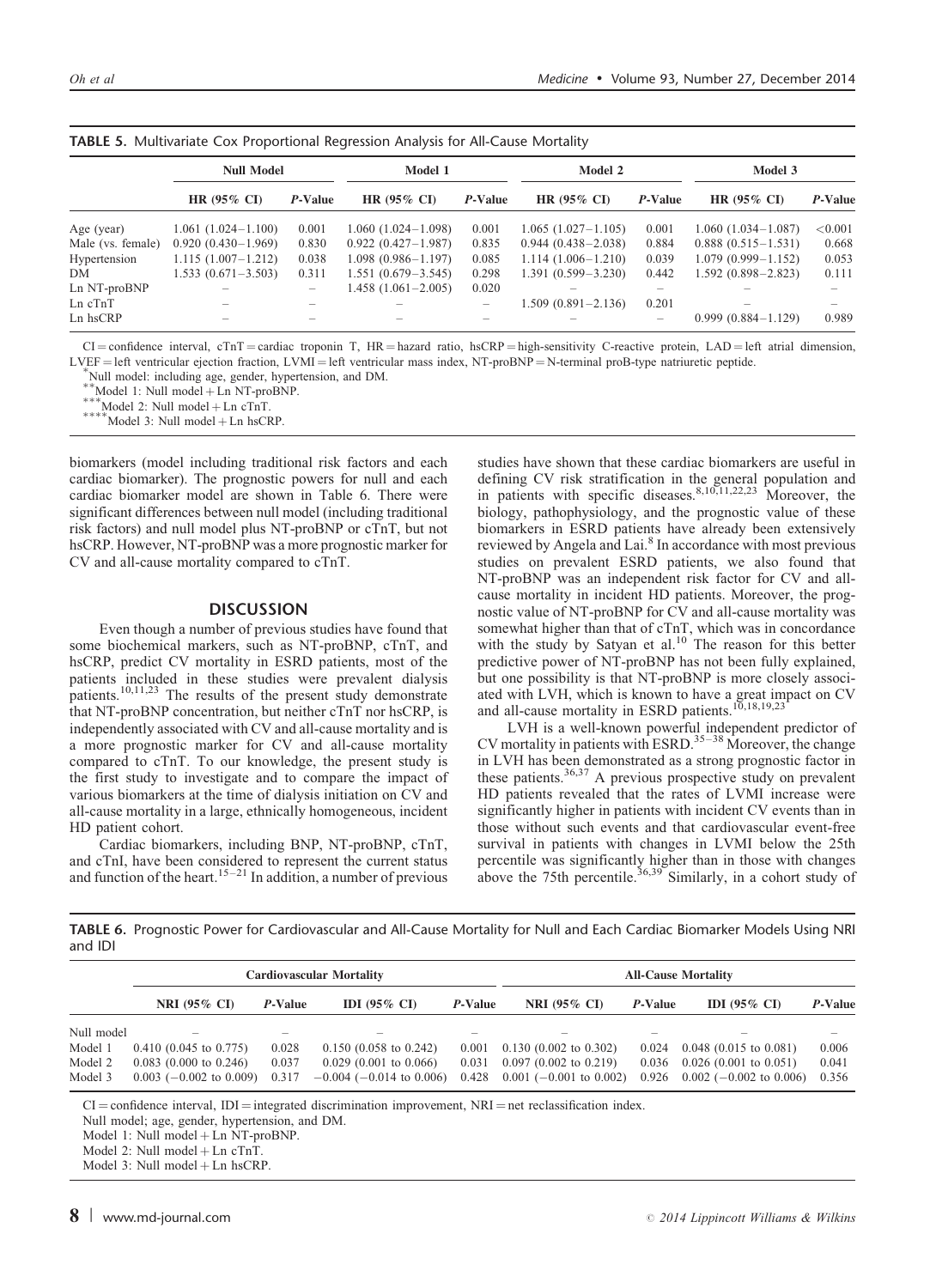153 incident ESRD patients receiving HD, a 10% reduction in LVM during a mean follow-up duration of 54 months resulted in a 28% decrease in CV mortality and a 22% decrease in all-cause mortality.<sup>[37,39](#page-10-0)</sup> In that study, LVM regression was also independently associated with improved patient survival even after adjustment for age, gender, diabetes, history of CVD, and all nonspecific CV risk factors.<sup>[37](#page-10-0)</sup> While these 2 studies used echocardiography to assess LVMI or LVM as an indicator of LVH, similar results were observed in hypertensive patients with LVH on ECG. $^{40,41}$  $^{40,41}$  $^{40,41}$  In the current study, the differences in the proportion of patients with LVH on ECG and LVMI values were most prominent between ''high'' and ''low'' NT-proBNP groups. Furthermore, NT-proBNP but neither cTnT nor hsCRP significantly correlated with LVMI. In addition, most previous studies used LVMI, assessed by echocardiography, as an indicator of LVH. Meanwhile, since NT-proBNP synthesis and secretion are mainly related to increased LV wall stress, circulating NT-proBNP levels are considered to reflect the degree of LV overload. Taken together, we surmised that the best prognostic value of NT-proBNP was attributed to its strong association with LVH.

In this study, the median levels of cTnT (0.05 ng/mL) were only one-half of the reference cTnT concentrations  $(0.1 \text{ ng/mL})$ <br>used in most previous studies,<sup>[12,42,43](#page-9-0)</sup> while the median NT-proBNP levels were comparable to other studies.<sup>[10,11,23](#page-9-0)</sup> In addition, even though the mean NT-proBNP concentrations were significantly lower in the ''low'' cTnT group compared to the "high" c $TnT$  group (9524 vs 20,927 pg/mL,  $P < 0.001$ ), the mean NT-proBNP levels in the ''low'' cTnT group were regarded as significant concentrations in previous stu-dies.<sup>[10,11,23](#page-9-0)</sup> These findings may in part contribute to the lower predictive power of cTnT for mortality than NT-proBNP.

Moreover, the proportion of patients with preexisting CAD and PAD was significantly higher in the ''high'' cTnT group compared to the ''low'' cTnT group. In the future, clarification is needed to determine whether a weaker association between cTnT and mortality can be attributed to more meticulous care and more intensive treatment received by these patients.

hsCRP, an acute phase reactant, has been considered a marker of inflammation.<sup>[24–26](#page-9-0)</sup> Since accumulating evidence indicates that inflammation is an integral part of the development and progression of atherosclerosis, it has been proposed that hsCRP levels are closely linked with the presence of CVD.[24–26](#page-9-0) Furthermore, numerous studies have found that the serum concentration of hsCRP is predictive of CV mortality as well as future CV events in the general population.<sup>2</sup> However, the results of previous studies on the association between hsCRP levels and CVD or CV mortality in ESRD patients are not consistent.<sup>11,23</sup> These conflicting results may be due to prevalent chronic low-grade inflammation in ESRD patients.[44](#page-10-0) Especially in HD patients, extracorporeal circulation of blood, bioincompatible dialyzer, and non-sterile dialysate and back leak of dialysate may lead to a state of chronic inflammation.<sup>[45–47](#page-10-0)</sup> In addition, hsCRP levels can be elevated by diabetes, insulin resistance, and dyslipidemia, all of which are frequently observed in ESRD patients on HD.<sup>[14,18](#page-9-0)</sup> More-over, hsCRP concentrations are reported to vary widely, both intra- and interindividually.<sup>[48,49](#page-10-0)</sup> Therefore, the prognostic power of hsCRP for CV mortality could be lessened in ESRD patients. The results of the present study, demonstrating the lack of an association of hsCRP with CV mortality can be interpreted in this point of view. Meanwhile, we showed that the all-cause mortality was significantly more prevalent in the ''high'' hsCRP group compared to the "low" hsCRP group. The Kaplan–Meier plot also revealed that all-cause mortality rates were significantly higher in the ''high'' hsCRP group. Since WBC counts and serum ferritin levels were significantly higher in the ''high'' hsCRP group compared to the ''low'' hsCRP group, we inferred that infection-related death may account for this higher all-cause mortality in the ''high'' hsCRP group. Due to a relatively small number of deaths from infection, however, it was difficult to analyze the association between hsCRP and infection-related mortality. By the same token, the independent predictability of hsCRP for all-cause mortality might not be significant.

There are several limitations of this study. First, since the study subjects were all Korean incident HD patients, the associations between various biomarkers and mortality may not be generalizable to other populations. Second, all biomarker measurements and echocardiography were performed only once during the admission for HD commencement; therefore, it was difficult to clarify why some but not all biomarkers had associations with mortality and to demonstrate the impact of the changes in these biomarkers on patients' clinical outcomes. Future studies will be necessary to find out whether the changes in biomarkers over time have an association with the clinical outcomes. Third, CV and all-cause mortality rates in the current study were lower compared to those in previous studies on Western ESRD patients.<sup>[10,11,23](#page-9-0)</sup> We hypothesize that the difference was mainly attributed to disparate ethnicities, because the mortality rates of our patients were comparable to those of Japanese patients on HD.<sup>[50](#page-10-0)</sup> Fourth, we arbitrarily stratified the patients based on the median values of cardiac and inflammatory biomarkers. Previous studies, which investigated the impact of biomarkers on CV outcomes in ESRD patients, also<br>used very diverse cut-off values for these biomarkers.<sup>[10,11,22,23](#page-9-0)</sup> Therefore, it is necessary to define the best cut-off concentrations of each biomarker in both HD and peritoneal dialysis patients. In additional analyses, the clinical outcomes were compared after stratifying these patients into tertiles (lower, middle, and upper groups) according to the baseline NTproBNP, cTnT, and hsCRP concentrations. During the follow-up period, patients in the upper tertile of NT-proBNP and cTnT exhibited significantly higher CV and all-cause mortality rates compared to those in other tertiles ( $P = 0.011$ ) and  $P = 0.005$  for NT-proBNP, and  $P = 0.046$  and  $P = 0.041$  for cTnT). On the contrary, only all-cause mortality rates in the upper tertile of hsCRP were significantly higher than those in other tertiles ( $P = 0.017$ ), while there was just a trend for an increase in CV mortality in patients in the upper tertile of hsCRP  $(P = 0.292)$ . Meanwhile, Shafi et al<sup>[10](#page-9-0)</sup> also suggested that a stratification approach based on cTnI and NT-proBNP levels could be useful to control blood pressure properly in hemodialysis patients. Taken together, not only cTnT but also cTnI may be associated with worse clinical outcomes in incident HD patients. Fifth, the follow-up duration was short in this study. Even though the follow-up duration seems to be relatively short, these patients have continuously been followed up and thus a better long-term study will be carried out in a near future. Moreover, there were not a few follow-up losses, which could lessen the statistical power, but it was not easy to find out the exact reasons for them. Therefore, the results of this study should be interpreted with caution. We also regarded this situation as one of the limitations of the present study. Sixth, during the follow-up duration, all-cause mortality occurred in 64 patients, whereas only 28 patients died of CV events. Even though the number of variables in a null model might be suitable for analyzing all-cause mortality, we surmised that the risk of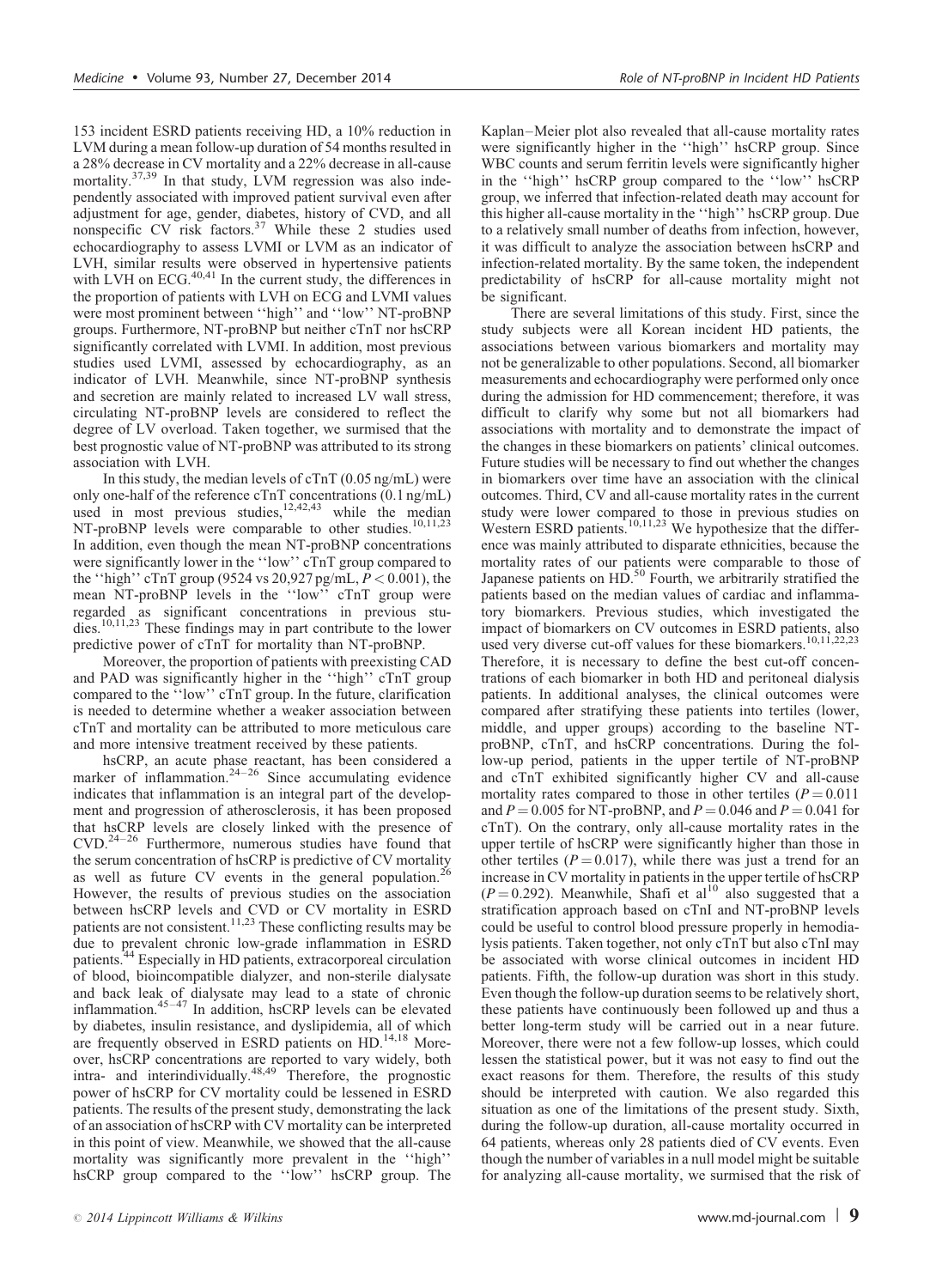<span id="page-9-0"></span>overfitting could be run when all the variables in a null model was applied for investigating CV mortality. Therefore, a further study with a long-term follow-up duration is needed to verify our results. Seventh, the measurement of biomarkers was not made with immediate post-dialysis blood samples when clinical euvolemia was reached. Considering the results of some previous studies showing that post-dialysis hormone levels may vary significantly,<sup>[51](#page-10-0)</sup> there is a possibility that the levels of biomarkers can be influenced by patients' hydration status. 2002;13:1918–1927. 2007;71:481–483.

Therefore, if more than one measurement in separate dialysis session was performed, the results might be even more accurate. Furthermore, the current study did not perform an objective fluid balance monitoring, such as inferior vena cava diameter, bioimpedance, and continuous blood volume measurements. In this cohort study, however, routine chest X-rays and physical examination were performed to evaluate the volume status of these patients, and these cardiac biomarkers were determined close to time of discharge, when the physicians considered their patients to be clinically euvolemic. Since all laboratory data including NT-proBNP were compared to each other in this study, we presumed that measurements of these laboratory parameters on different days might be regarded rather as a more serious issue. In addition, target dry weights were established for each patient totally based on their physicians' judgment. Therefore, we could not completely discriminate among hypovolemic, euvolemic, and hypervolemic patients after dialysis. However, since the laboratory measurements and echocardiography were performed close to the time of discharge, we inferred that a majority of patients were euvolemic at postdialysis. Despite these limitations, to our knowledge, the present study is the first study to investigate and to compare the association of NT-proBNP, cTnT, and hsCRP levels at the time of dialysis initiation with CV and all-cause mortality in a large, ethnically homogeneous, incident HD patient cohort. Further studies are needed to clarify whether the concentrations of these biomarkers can provide a guideline for treating ESRD patients and whether serial monitoring rather than a single measurement of biomarkers is helpful in identifying ESRD patients at a high risk of CV mortality.

In conclusion, NT-proBNP is the biomarker that results in the most added prognostic value on top of traditional risk factors for CV and all-cause mortality in incident HD patients.

## REFERENCES

- 1. United States Renal Data S. The USRDS 1999 Annual Data Report. Bethesda, MD: National Institutes of Health National Institute of Diabetes and Digestive and Kidney Diseases Division of Kidney, Urologic, and Hematologic Diseases; 1999.
- 2. Levin A, Djurdjev O, Thompson C, et al. Canadian randomized trial of hemoglobin maintenance to prevent or delay left ventricular mass growth in patients with CKD. Am J Kidney Dis. 2005;46:799–811.
- 3. Middleton RJ, Parfrey PS, Foley RN. Left ventricular hypertrophy in the renal patient. J Am Soc Nephrol. 2001;12:1079–1084.
- 4. Levin A, Thompson CR, Ethier J, et al. Left ventricular mass index increase in early renal disease: impact of decline in hemoglobin. Am J Kidney Dis. 1999;34:125–134.
- 5. Foley RN, Parfrey PS, Harnett JD, et al. Clinical and echocardiographic disease in patients starting end-stage renal disease therapy. Kidney Int. 1995;47:186–192.
- 6. Hickman PE. Biomarkers and cardiac disease in patients with endstage renal disease on dialysis. Clin Biochem Rev. 2011;32:115–119.
- 7. Longenecker JC, Coresh J, Powe NR, et al. Traditional cardiovascular disease risk factors in dialysis patients compared with the general population: the CHOICE Study. J Am Soc Nephrol.
- 8. Wang AY, Lai KN. Use of cardiac biomarkers in end-stage renal disease. J Am Soc Nephrol. 2008;19:1643–1652.
- 9. Rosner MH. Measuring risk in end-stage renal disease: is N-terminal pro brain natriuretic peptide a useful marker? Kidney Int.
- 10. Satyan S, Light RP, Agarwal R. Relationships of N-terminal pro-Bnatriuretic peptide and cardiac troponin T to left ventricular mass and function and mortality in asymptomatic hemodialysis patients. Am J Kidney Dis. 2007;50:1009–1019.
- 11. Apple FS, Murakami MM, Pearce LA, Herzog CA. Multi-biomarker risk stratification of N-terminal pro-B-type natriuretic peptide, highsensitivity C-reactive protein, and cardiac troponin T and I in endstage renal disease for all-cause death. Clin Chem. 2004;50:2279– 2285.
- 12. Apple FS, Murakami MM, Pearce LA, Herzog CA. Predictive value of cardiac troponin I and T for subsequent death in end-stage renal disease. Circulation. 2002;106:2941–2945.
- 13. Mallamaci F, Zoccali C, Parlongo S, et al. Troponin is related to left ventricular mass and predicts all-cause and cardiovascular mortality in hemodialysis patients. Am J Kidney Dis. 2002;40:68–75.
- 14. Yeun JY, Levine RA, Mantadilok V, Kaysen GA. C-Reactive protein predicts all-cause and cardiovascular mortality in hemodialysis patients. Am J Kidney Dis. 2000;35:469–476.
- 15. de Lemos JA, McGuire DK, Drazner MH. B-type natriuretic peptide in cardiovascular disease. Lancet. 2003;362:316–322.
- 16. Baughman KL. B-type natriuretic peptide: a window to the heart. N Engl J Med. 2002;347:158–159.
- 17. Kinnunen P, Vuolteenaho O, Ruskoaho H. Mechanisms of atrial and brain natriuretic peptide release from rat ventricular myocardium: effect of stretching. Endocrinology. 1993;132:1961–1970.
- 18. McDonagh TA, Robb SD, Murdoch DR, et al. Biochemical detection of left-ventricular systolic dysfunction. Lancet. 1998;351:9–13.
- 19. Yamamoto K, Burnett JC Jr, Jougasaki M, et al. Superiority of brain natriuretic peptide as a hormonal marker of ventricular systolic and diastolic dysfunction and ventricular hypertrophy. Hypertension. 1996;28:988–994.
- 20. Alpert JS, Thygesen K, Antman E, Bassand JP. Myocardial infarction redefined*—*a consensus document of The Joint European Society of Cardiology/American College of Cardiology Committee for the redefinition of myocardial infarction. J Am Coll Cardiol. 2000;36:959–969.
- 21. Braunwald E, Antman EM, Beasley JW, et al. ACC/AHA guidelines for the management of patients with unstable angina and non-STsegment elevation myocardial infarction. A report of the American College of Cardiology/American Heart Association Task Force on Practice Guidelines (Committee on the Management of Patients With Unstable Angina). J Am Coll Cardiol. 2000;36:970–1062.
- 22. Hickman PE, McGill DA, Talaulikar G, et al. Prognostic efficacy of cardiac biomarkers for mortality in dialysis patients. Intern Med J. 2009;39:812–818.
- 23. Madsen LH, Ladefoged S, Corell P, et al. N-terminal pro brain natriuretic peptide predicts mortality in patients with end-stage renal disease in hemodialysis. Kidney Int. 2007;71:548–554.
- 24. Rao M, Jaber BL, Balakrishnan VS. Inflammatory biomarkers and cardiovascular risk: association or cause and effect? Semin Dial. 2006;19:129–135.
- 25. Pearson TA, Mensah GA, Alexander RW, et al. Markers of inflammation and cardiovascular disease: application to clinical and